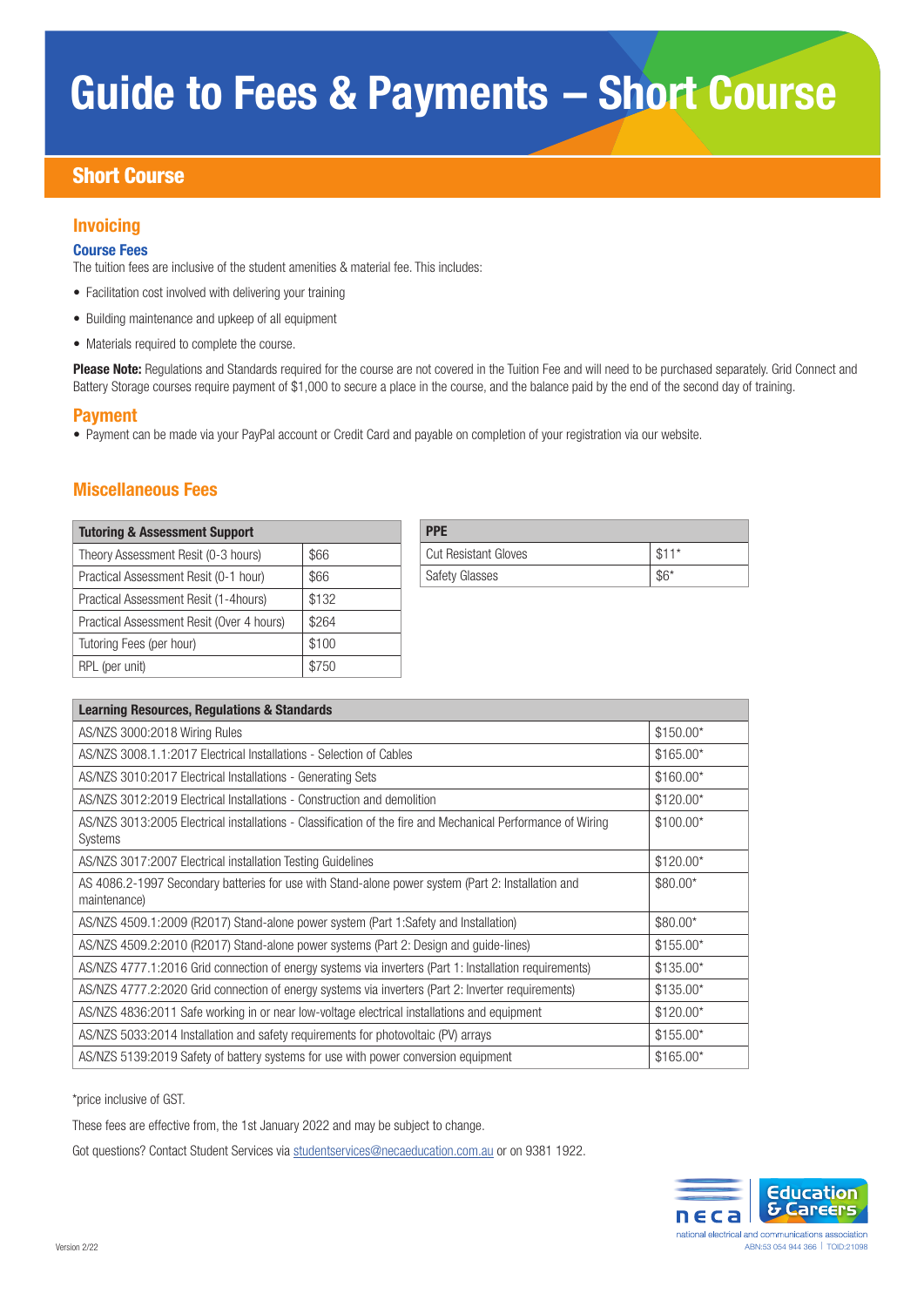

# Course Training Fees

| <b>Business Management</b>                   | <b>No Government Funding</b> |
|----------------------------------------------|------------------------------|
| Registered Electrical Contractors (Business) | \$700.00                     |
| Estimating                                   |                              |

| <b>Licensing and Registration</b>                 | <b>No Government Funding</b> |
|---------------------------------------------------|------------------------------|
| <b>SWP</b> Tutorial                               | \$210.00                     |
| <b>LEP Tutorial</b>                               | \$460.00                     |
| <b>LET Tutorial</b>                               | \$500.00                     |
| Licensed Electrical Inspectors (Theory)           | \$2790.00                    |
| Licensed Electrical Inspectors (Practical)        | \$1395.00                    |
| Licensed Electrical Inspectors (Safe to Approach) | \$1116.00                    |

| Safety                                            | <b>No Government Funding</b> |
|---------------------------------------------------|------------------------------|
| OHS Management for Managers & Supervisors         | \$695.00                     |
| CPR & Low Voltage Rescue (HLTAID001 & UETTDRRF06) | \$150.00                     |

| <b>Electrical Specialisations</b>    | <b>No Government Funding</b> |
|--------------------------------------|------------------------------|
| Construction Wiring                  | \$900.00                     |
| <b>Construction Wiring Refresher</b> | \$720.00                     |
| Electrical Installation Testing      | \$250.00                     |

| <b>Energy Efficiency &amp; Renewables</b>                      | No Government Funding |
|----------------------------------------------------------------|-----------------------|
| Grid Connect (UEENEEK135A, UEENEEK125A, UEENEEK148A)           | \$1,950.00            |
| Battery Storage for Grid Connect System (UEERE5001, UEERE4001) | \$1,950.00            |

| Data & Communications                      | <b>No Government Funding</b> |
|--------------------------------------------|------------------------------|
| Open Registration (UEENEEF102A)            | \$800.00                     |
| Structured & Coaxial Cabling (UEENEEF104A) | \$650.00                     |
| Optical Fibre (ICTCBL302)                  | \$650.00                     |
| <b>KNX Basic Certification</b>             | $$2,000.00 + GST$            |
| Internet of Things (IoT)                   | \$1,750.00                   |